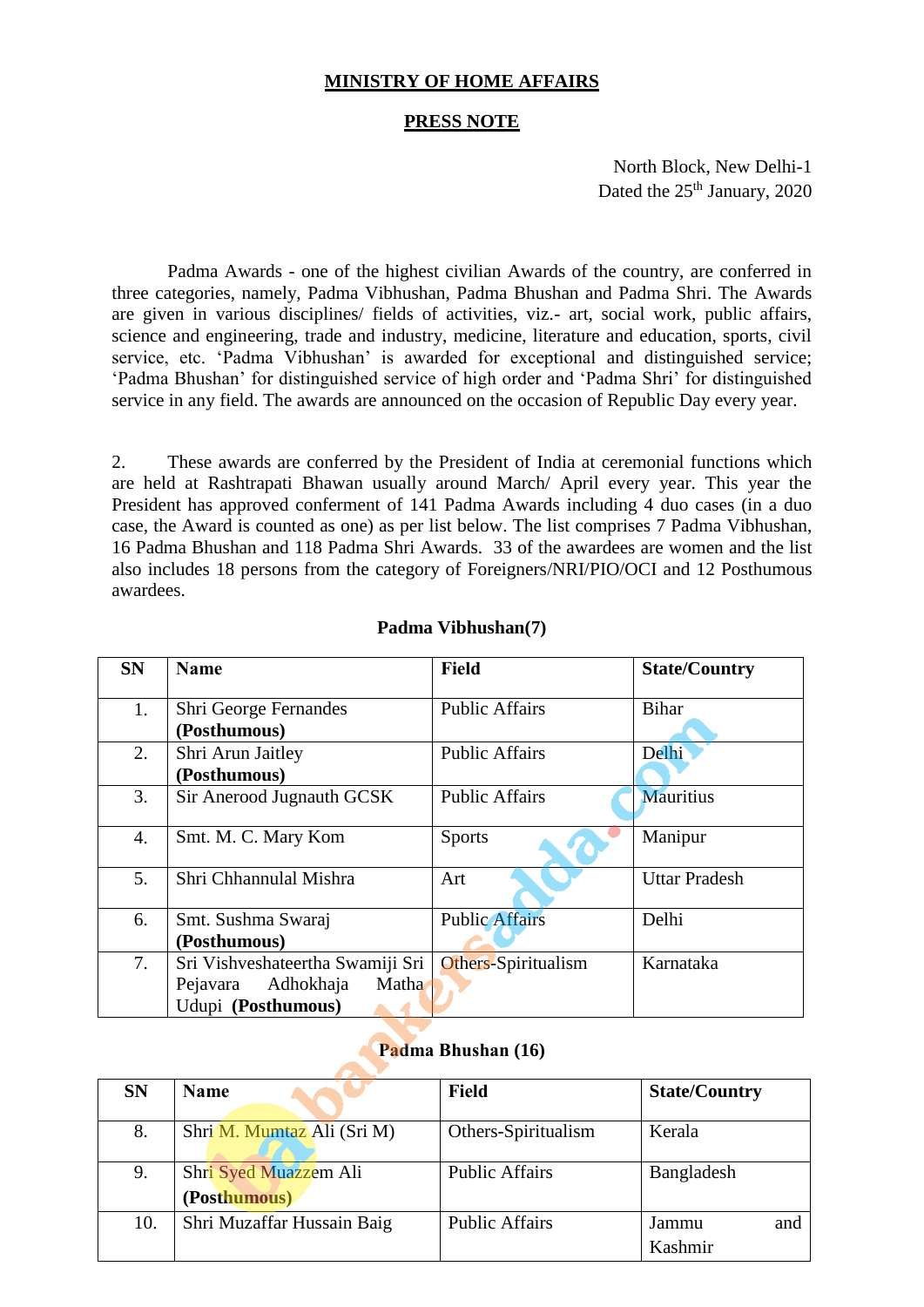| 11. | Shri Ajoy Chakravorty           | Art                        | <b>West Bengal</b> |
|-----|---------------------------------|----------------------------|--------------------|
| 12. | Shri Manoj Das                  | Literature<br>and          | Puducherry         |
|     |                                 | Education                  |                    |
| 13. | Shri Balkrishna Doshi           | <b>Others-Architecture</b> | Gujarat            |
| 14. | Ms. Krishnammal Jagannathan     | Social Work                | <b>Tamil Nadu</b>  |
| 15. | Shri S. C. Jamir                | <b>Public Affairs</b>      | Nagaland           |
| 16. | Shri Anil Prakash Joshi         | Social Work                | Uttarakhand        |
| 17. | Dr. Tsering Landol              | Medicine                   | Ladakh             |
| 18. | Shri Anand Mahindra             | Trade and Industry         | Maharashtra        |
| 19. | Neelakanta Ramakrishna<br>Shri  | <b>Public Affairs</b>      | Kerala             |
|     | Madhava Menon (Posthumous)      |                            |                    |
| 20. | Shri<br>Manohar<br>Gopalkrishna | <b>Public Affairs</b>      | Goa                |
|     | Prabhu Parrikar (Posthumous)    |                            |                    |
| 21. | Prof. Jagdish Sheth             | Literature<br>and          | <b>USA</b>         |
|     |                                 | Education                  |                    |
| 22. | Ms. P. V. Sindhu                | <b>Sports</b>              | Telangana          |
| 23. | Shri Venu Srinivasan            | <b>Trade and Industry</b>  | Tamil Nadu         |
|     |                                 |                            |                    |

## **Padma Shri (118)**

| <b>SN</b> | <b>Name</b>                   | <b>Field</b>             | <b>State/Country</b> |
|-----------|-------------------------------|--------------------------|----------------------|
| 24.       | Guru Shashadhar Acharya       | Art                      | Jharkhand            |
| 25.       | Dr. Yogi Aeron                | Medicine                 | Uttarakhand          |
| 26.       | Shri Jai Prakash Agarwal      | Trade and Industry       | Delhi                |
| 27.       | Shri Jagdish Lal Ahuja        | Social Work              | Punjab               |
| 28.       | Kazi Masum Akhtar             | Literature and Education | West Bengal          |
| 29.       | Ms. Gloria Arieira            | Literature and Education | <b>Brazil</b>        |
| 30.       | Khan Zaheerkhan Bakhtiyarkhan | <b>Sports</b>            | Maharashtra          |
| 31.       | Dr. Padmavathy Bandopadhyay   | Medicine                 | <b>Uttar Pradesh</b> |
| 32.       | Dr. Sushovan Banerjee         | Medicine                 | West Bengal          |
| 33.       | Dr. Digambar Behera           | Medicine                 | Chandigarh           |
| 34.       | Dr. Damayanti Beshra          | Literature and Education | Odisha               |
| 35.       | Shri Pawar Popatrao Bhaguji   | Social Work              | Maharashtra          |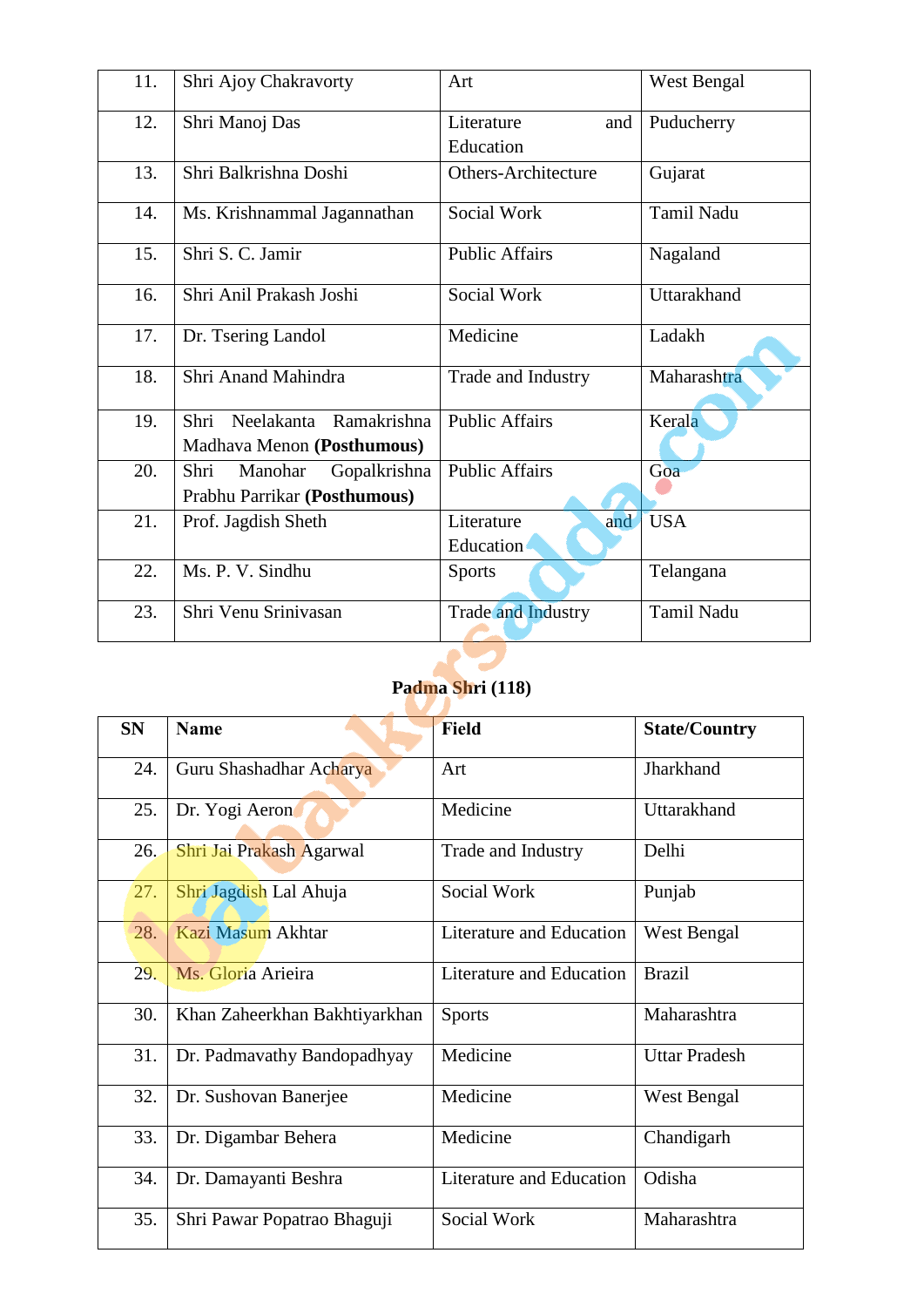| 36. | Shri Himmata Ram Bhambhu                                | Social Work                     | Rajasthan             |
|-----|---------------------------------------------------------|---------------------------------|-----------------------|
| 37. | Shri Sanjeev Bikhchandani                               | Trade and Industry              | <b>Uttar Pradesh</b>  |
| 38. | Shri Gafurbhai M. Bilakhia                              | Trade and Industry              | Gujarat               |
| 39. | Shri Bob Blackman                                       | <b>Public Affairs</b>           | <b>United Kingdom</b> |
| 40. | Ms. Indira P. P. Bora                                   | Art                             | Assam                 |
| 41. | Shri Madan Singh Chauhan                                | Art                             | Chhattisgarh          |
| 42. | Ms. Usha Chaumar                                        | Social Work                     | Rajasthan             |
| 43. | Shri Lil Bahadur Chettri                                | Literature and Education        | Assam                 |
| 44. | Lalitha &<br>Ms.<br>Ms.<br>Saroja<br>Chidambaram (Duo)* | Art                             | Tamil Nadu            |
| 45. | Dr. Vajira Chitrasena                                   | Art                             | Sri Lanka             |
| 46. | Dr. Purushottam Dadheech                                | Art                             | Madhya Pradesh        |
| 47. | Shri Utsav Charan Das                                   | Art                             | Odisha                |
| 48. | Prof. Indra Dassanayake<br>(Posthumous)                 | <b>Literature and Education</b> | Sri Lanka             |
| 49. | Shri H. M. Desai                                        | <b>Literature and Education</b> | Gujarat               |
| 50. | <b>Shri Manohar Devadoss</b>                            | Art                             | <b>Tamil Nadu</b>     |
|     |                                                         |                                 |                       |
| 51. | Ms. Oinam Bembem Devi                                   | <b>Sports</b>                   | Manipur               |
| 52. | Ms. Lia Diskin                                          | Social Work                     | <b>Brazil</b>         |
| 53. | Shri M. P. Ganesh                                       | <b>Sports</b>                   | Karnataka             |
| 54. | Dr. Bangalore Gangadhar                                 | Medicine                        | Karnataka             |
| 55. | Dr. Raman Gangakhedkar                                  | Science and Engineering         | Maharashtra           |
| 56. | <b>Shri Barry Gardiner</b>                              | <b>Public Affairs</b>           | <b>United Kingdom</b> |
| 57. | <b>Shri Chewang Motup Goba</b>                          | Trade and Industry              | Ladakh                |
| 58. | Shri Bharat Goenka                                      | Trade and Industry              | Karnataka             |
| 59. | Shri Yadla Gopalarao                                    | Art                             | Andhra Pradesh        |
| 60. | Shri Mitrabhanu Gountia                                 | Art                             | Odisha                |
| 61. | Ms. Tulasi Gowda                                        | Social Work                     | Karnataka             |
| 62. | Shri Sujoy K. Guha                                      | Science and Engineering         | <b>Bihar</b>          |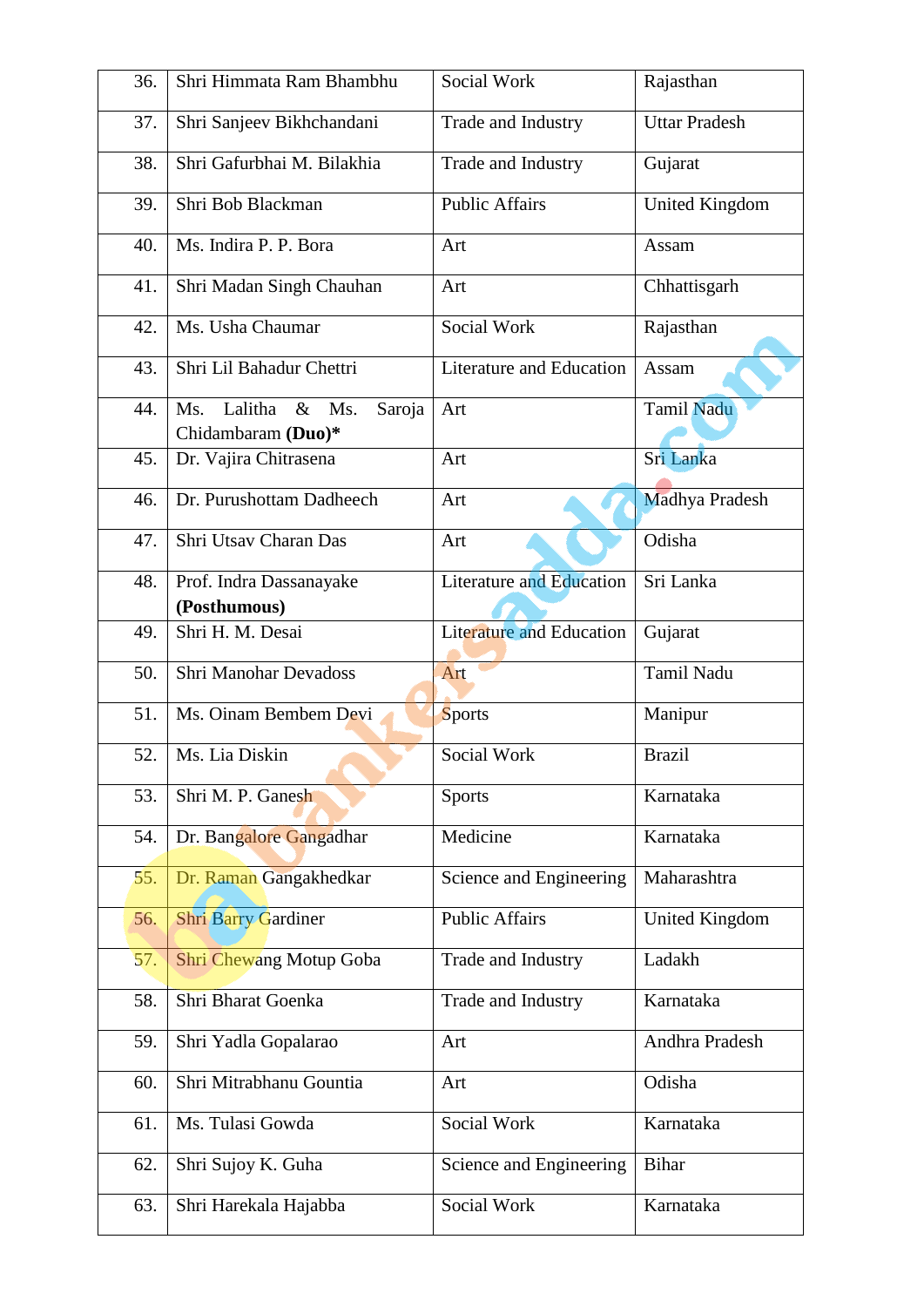| 64. | Shri Enamul Haque                              | Others-Archaeology                               | Bangladesh           |
|-----|------------------------------------------------|--------------------------------------------------|----------------------|
| 65. | Shri Madhu Mansuri Hasmukh                     | Art                                              | Jharkhand            |
| 66. | Shri Abdul Jabbar<br>(Posthumous)              | <b>Social Work</b>                               | Madhya Pradesh       |
| 67. | Shri Bimal Kumar Jain                          | Social Work                                      | Bihar                |
| 68. | Ms. Meenakshi Jain                             | Literature and Education                         | Delhi                |
| 69. | Shri Nemnath Jain                              | Trade and Industry                               | Madhya Pradesh       |
| 70. | Ms. Shanti Jain                                | Art                                              | Bihar                |
| 71. | Shri Sudhir Jain                               | Science and Engineering                          | Gujarat              |
| 72. | Shri Benichandra Jamatia                       | Literature and Education                         | Tripura              |
| 73. | Shri K. V. Sampath Kumar &                     | Literature<br>and<br><b>Education-Journalism</b> | Karnataka            |
|     | Ms. Vidushi Jayalakshmi K.S.<br>$(Duo)*$       |                                                  |                      |
| 74. | Shri Karan Johar                               | Art                                              | Maharashtra          |
| 75. | Dr. Leela Joshi                                | Medicine                                         | Madhya Pradesh       |
| 76. | Ms. Sarita Joshi                               | Art                                              | Maharashtra          |
| 77. | Shri C. Kamlova                                | <b>Literature and Education</b>                  | Mizoram              |
| 78. | Dr. Ravi Kannan R.                             | Medicine                                         | Assam                |
| 79. | Ms. Ekta Kapoor                                | Art                                              | Maharashtra          |
| 80. | Shri Yazdi Naoshirwan Karanjia                 | Art                                              | Gujarat              |
| 81. | Shri Narayan J. Joshi Karayal                  | Literature and Education                         | Gujarat              |
| 82. | Dr. Narindar Nath Khanna                       | Medicine                                         | <b>Uttar Pradesh</b> |
| 83. | Shri Naveen Khanna                             | Science and Engineering                          | Delhi                |
| 84. | Shri S. P. Kothari                             | <b>Literature and Education</b>                  | <b>USA</b>           |
| 85. | Shri<br>V.<br>K.<br>Munusamy<br>Krishnapakthar | Art                                              | Puducherry           |
| 86. | Shri M. K. Kunjol                              | Social Work                                      | Kerala               |
| 87. | Shri Manmohan Mahapatra<br>(Posthumous)        | Art                                              | Odisha               |
| 88. | Ustad Anwar Khan Mangniyar                     | Art                                              | Rajasthan            |
| 89. | Shri<br>Kattungal<br>Subramaniam<br>Manilal    | Science and Engineering                          | Kerala               |
| 90. | Shri Munna Master                              | Art                                              | Rajasthan            |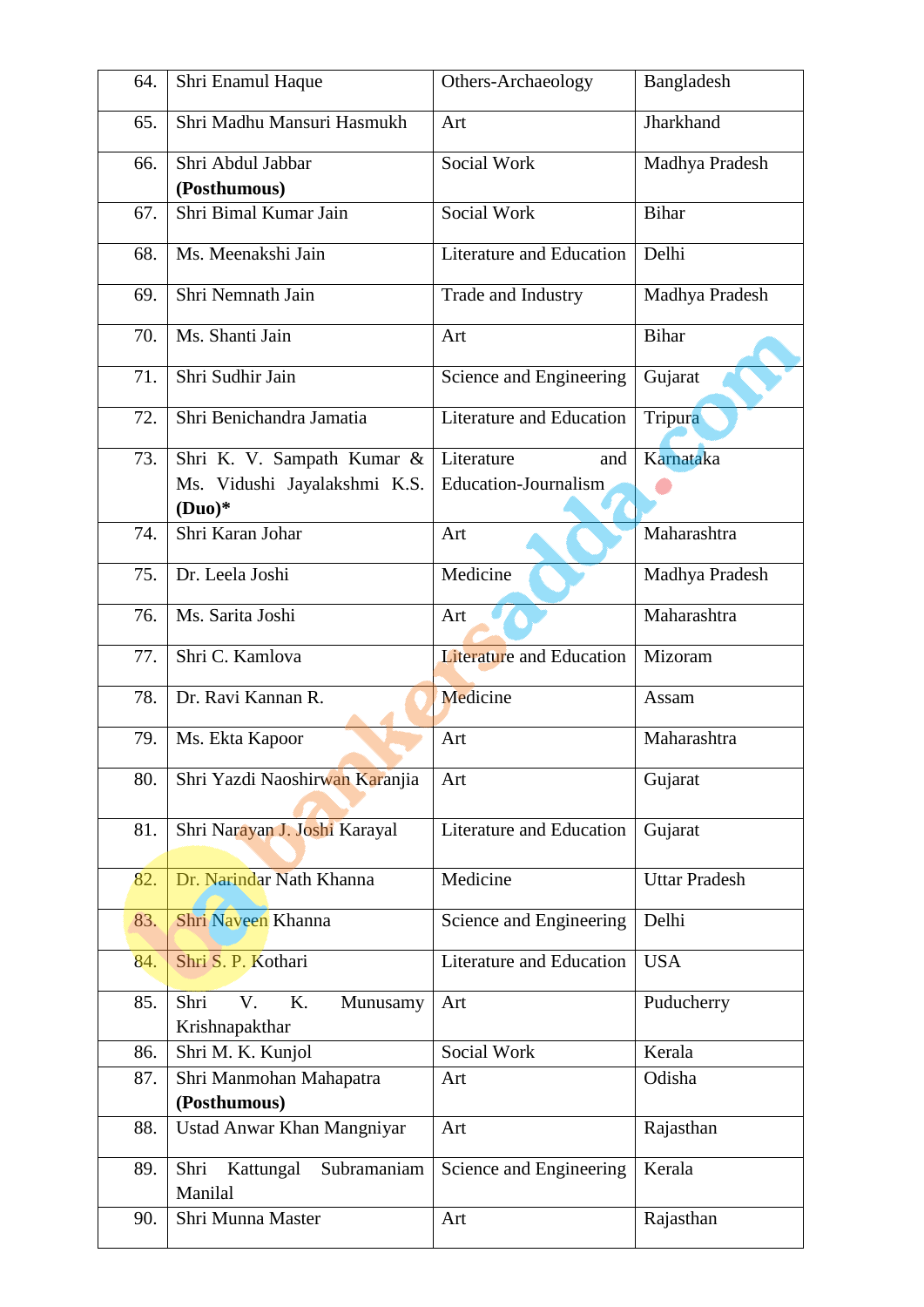| 91.  | Prof. Abhiraj Rajendra Mishra                           | Literature and Education                  | Himachal Pradesh        |
|------|---------------------------------------------------------|-------------------------------------------|-------------------------|
| 92.  | Ms. Binapani Mohanty                                    | Literature and Education                  | Odisha                  |
| 93.  | Dr. Arunoday Mondal                                     | Medicine                                  | West Bengal             |
| 94.  | Dr. Prithwindra Mukherjee                               | <b>Literature and Education</b>           | France                  |
| 95.  | Shri Sathyanarayan Mundayoor                            | Social Work                               | Arunachal Pradesh       |
| 96.  | Shri Manilal Nag                                        | Art                                       | West Bengal             |
| 97.  | Shri N. Chandrasekharan Nair                            | Literature and Education                  | Kerala                  |
| 98.  | Dr. Tetsu Nakamura<br>(Posthumous)                      | Social Work                               | Afghanistan             |
| 99.  | Shri Shiv Datt Nirmohi                                  | Literature and Education                  | Jammu<br>and<br>Kashmir |
| 100. | Shri Pu Lalbiakthanga Pachuau                           | Literature<br>and<br>Education-Journalism | Mizoram                 |
| 101. | Ms. Moozhikkal Pankajakshi                              | Art                                       | Kerala                  |
| 102. | Dr. Prasanta Kumar Pattanaik                            | <b>Literature and Education</b>           | <b>USA</b>              |
| 103. | Shri Jogendra Nath Phukan                               | <b>Literature and Education</b>           | Assam                   |
|      | 104. Ms. Rahibai Soma Popere                            | Others-Agriculture                        | Maharashtra             |
| 105. | Shri Yogesh Praveen                                     | <b>Literature and Education</b>           | <b>Uttar Pradesh</b>    |
| 106. | Shri Jitu Rai                                           | <b>Sports</b>                             | <b>Uttar Pradesh</b>    |
|      | 107. Shri Tarundeep Rai                                 | <b>Sports</b>                             | Sikkim                  |
| 108. | Shri S. Ramakrishnan                                    | Social Work                               | Tamil Nadu              |
|      | 109. Ms. Rani Rampal                                    | <b>Sports</b>                             | Haryana                 |
| 110. | Ms. Kangana Ranaut                                      | Art                                       | Maharashtra             |
| 111. | Shri Dalavai Chalapathi Rao                             | Art                                       | Andhra Pradesh          |
| 112. | Shri Shahbuddin Rathod                                  | Literature and Education                  | Gujarat                 |
| 113. | Shri Kalyan Singh Rawat                                 | Social Work                               | Uttarakhand             |
| 114. | Shri Chintala Venkat Reddy                              | Others-Agriculture                        | Telangana               |
| 115. | Smt. (Dr.) Shanti Roy                                   | Medicine                                  | <b>Bihar</b>            |
| 116. | Shri<br>Radhammohan<br>Ms.<br>$\&$<br>Sabarmatee (Duo)* | Others-Agriculture                        | Odisha                  |
| 117. | Shri Batakrushna Sahoo                                  | Others-Animal<br>Husbandry                | Odisha                  |
| 118. | Ms. Trinity Saioo                                       | Others-Agriculture                        | Meghalaya               |